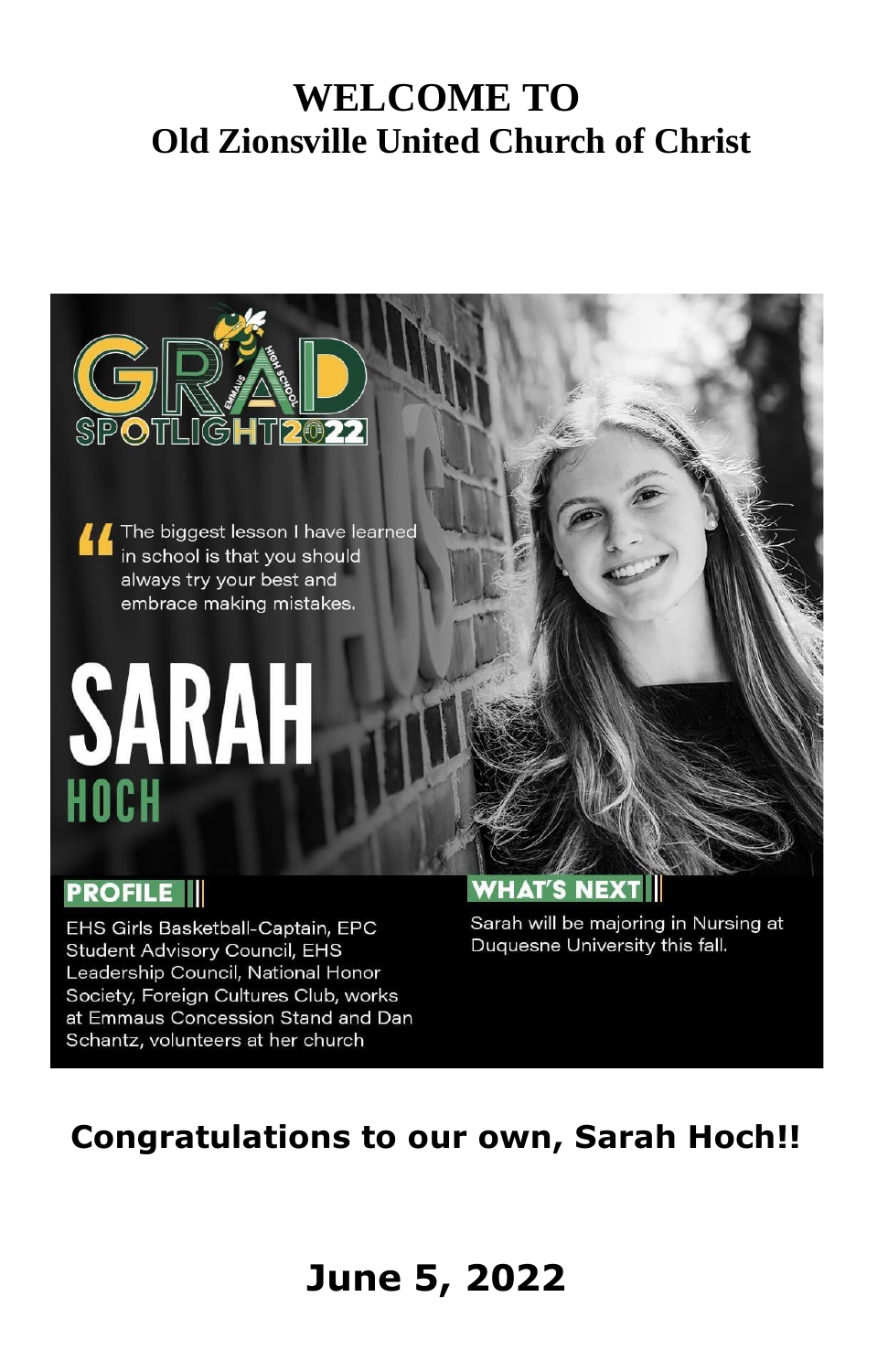### **Old Zionsville United Church of Christ 5981 Fountain Road, P.O. Box 215 Old Zionsville, PA 18068**

Email: [ozuccoffice@ptd.net](mailto:ozuccoffice@ptd.net) Web page: [www.ol](http://www.uccwebsites.net/oldzionsvilleuccpa.html)dzionsucc.org Church Office: 610-966-3601 Pastor: 610-393-3522 or 610-966-3436

| Rev. Lori Esslinger | Pastor       |
|---------------------|--------------|
| David Carlson       | Organist     |
| June 5, 2022        | $10:15$ a.m. |

\**those who are able may stand*

#### **Pentecost Sunday**

#### **Ask God**

Prelude

Welcome and Announcements

Lighting of the Altar Candles

Call to Worship

- One: Divine Teacher, whirl around us with your wisdom,
- **All: Divine Comforter, encircle us with the peace that comes only from you.**
- One: As the Holy Winds fill our lives with dreams, empower us to live God's hope in this world.
- **All: As the Holy Fire fills our hearts with visions, empower us to create a world of justice and peace.**
- One: May the Divine Gales of this day move us to know the love of God.

Prayer of Invocation

 One: Holy Winds of Mystery, as the dawn breaks forth, your Spirit exhales your intentions for our world.

 **All: As new chapters and eras arise in our lives, your Spirit invites us to wisdom that only comes from you. Open our souls to the wonders of your being. Settle our hearts when questions surround us. Fill our minds with the knowledge that your Spirit will lead us forward. Amen.**

\*Opening Hymn: "Spirit Song" (verses 1 & 2) p.384

Prayer of Reflection and Growth

 One: Loving God, Divine Comforter, Peace is absent from our hearts.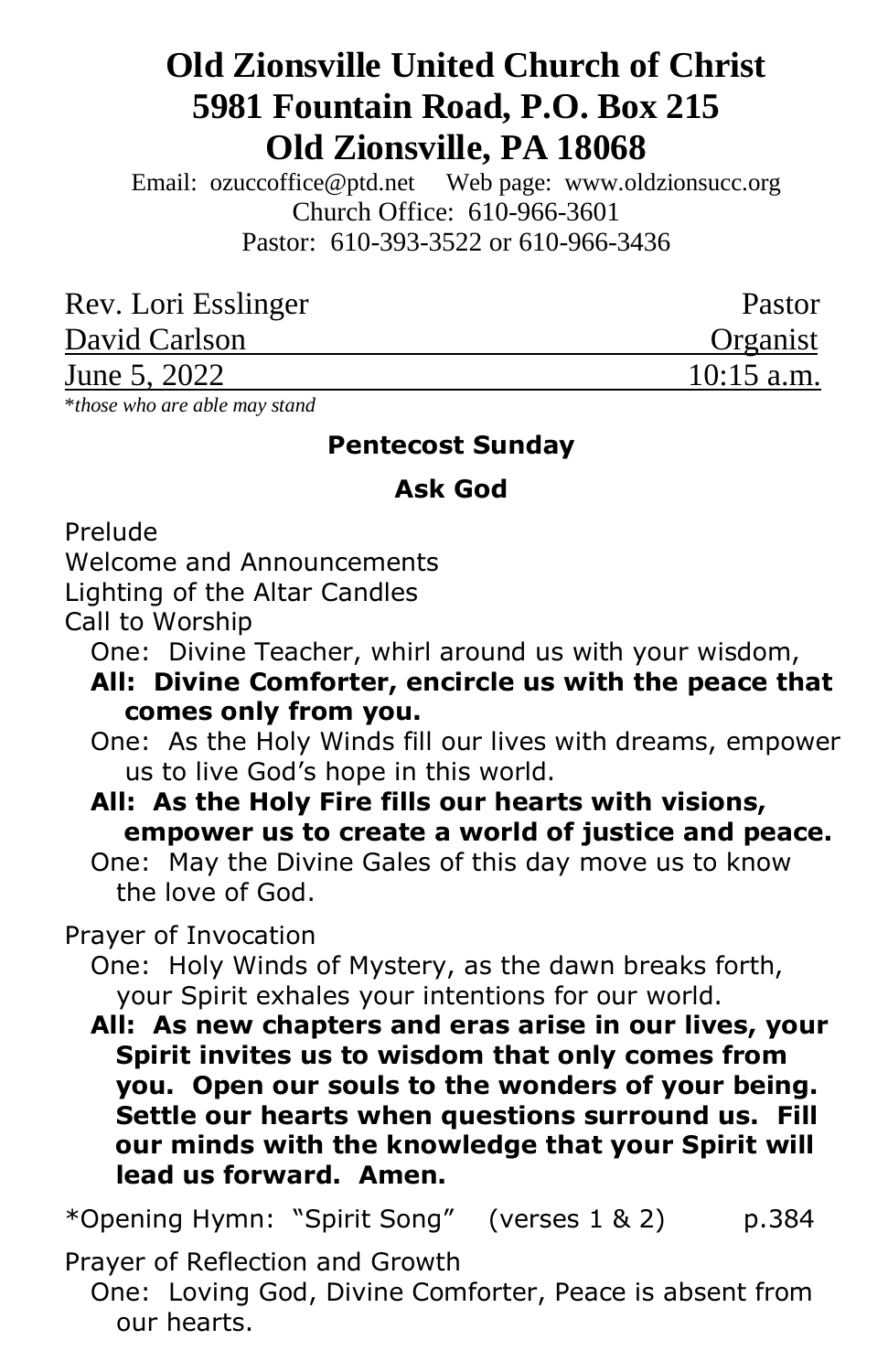- **All: From pain to grief, and from turmoil to frustrations, we yearn for what we lack. We ache for the pains and injustices of this world to cease.**
- One: What we forget is to pause and voice our concerns to you. How can we better integrate your presence in our lives? When have we forgotten to include you in our joys and heartaches?

#### **All: Move us to seek you and speak the burdens of our hearts to you. May your Spirit refill our souls with peace. Amen.**

Assurance of Grace

 The Spirit of God delivers grace and peace as we move through our journeys and inspires us to connect with God and neighbor to create a world of hope and joy. Amen!

\*Hymn: "Spirit of the Living God" (verse 1 only) p.389

Scripture Reading: Acts 2:1-21

 **1** When the day of Pentecost had come, they were all together in one place. **2** And suddenly from heaven there came a sound like the rush of a violent wind, and it filled the entire house where they were sitting. **3** Divided tongues, as of fire, appeared among them, and a tongue rested on each of them. **4** All of them were filled with the Holy Spirit and began to speak in other languages, as the Spirit gave them ability. **5** Now there were devout Jews from every people under heaven living in Jerusalem. **6** And at this sound the crowd gathered and was bewildered, because each one heard them speaking in the native language of each. **7** Amazed and astonished, they asked, "Are not all these who are speaking Galileans? **8** And how is it that we hear, each of us, in our own native language? **9** Parthians, Medes, Elamites, and residents of Mesopotamia, Judea and Cappadocia, Pontus and Asia, **10** Phrygia and Pamphylia, Egypt and the parts of Libya belonging to Cyrene, and visitors from Rome, both Jews and proselytes, **11** Cretans and Arabs—in our own languages we hear them speaking about God's deeds of power." **12** All were amazed and perplexed, saying to one another, "What does this mean?" **13** But others sneered and said, "They are filled with new wine." **14** But Peter, standing with the eleven, raised his voice and addressed them, "Fellow Jews and all who live in Jerusalem, let this be known to you, and listen to what I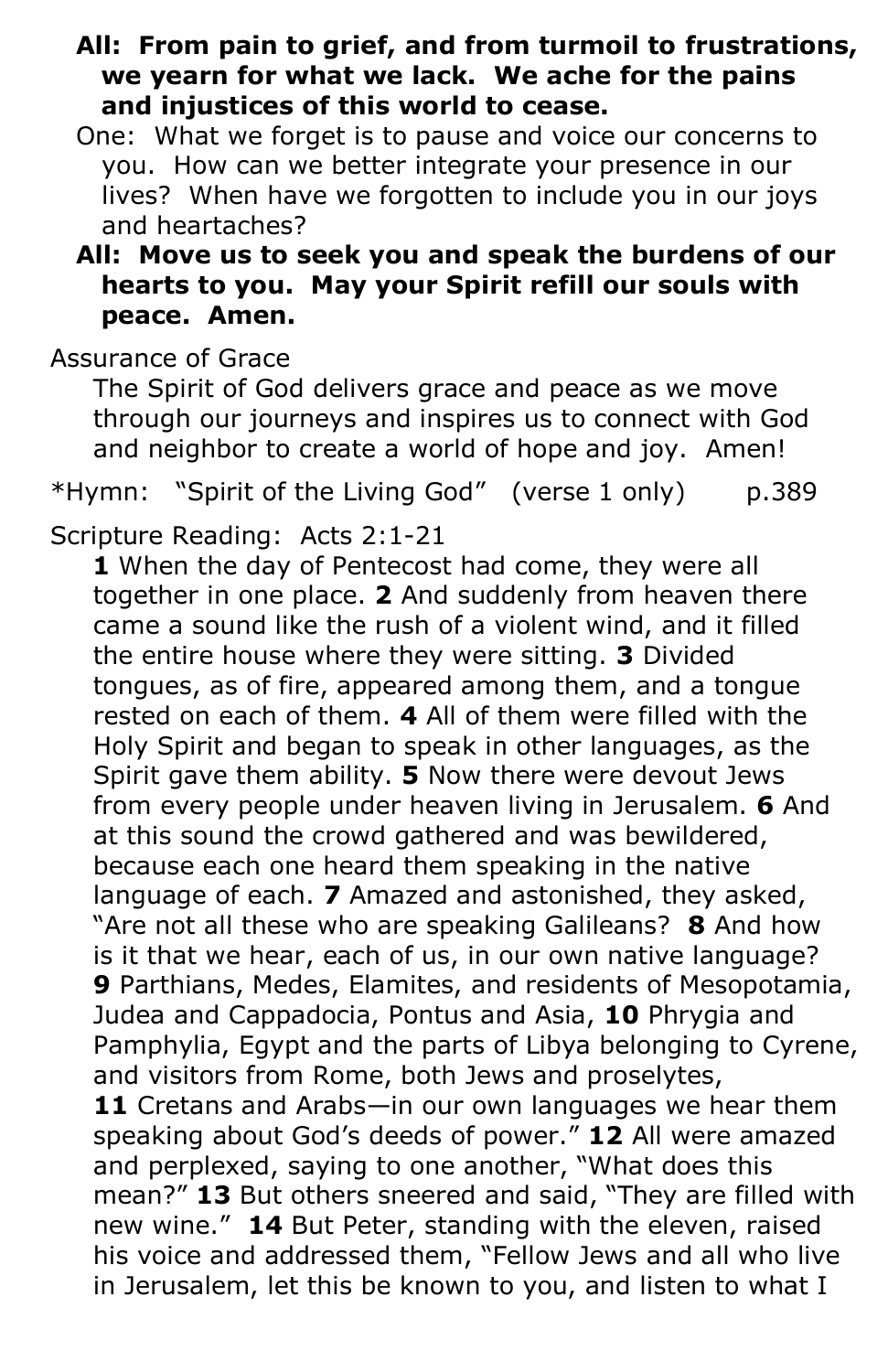say. **15** Indeed, these are not drunk, as you suppose, for it is only nine o'clock in the morning. **16** No, this is what was spoken through the prophet Joel: **17** 'In the last days it will be, God declares, that I will pour out my Spirit upon all flesh, and your sons and your daughters shall prophesy, and your young men shall see visions, and your old men shall dream dreams. **18** Even upon my slaves, both men and women, in those days I will pour out my Spirit, and they shall prophesy. **19** And I will show portents in the heaven above and signs on the earth below, blood, and fire, and smoky mist. **20** The sun shall be turned to darkness and the moon to blood, before the coming of the Lord's great and glorious day. **21** Then everyone who calls on the name of the Lord shall be saved.'

Reflection

Choir Anthem

Celebration of our Graduates

\*Presentation of our Offerings and Gifts

\*The Doxology

 **Praise God from whom all blessings flow; Praise Him, all creatures here below; Praise Him above, ye heavenly host; Praise Father, Son, and Holy Ghost. Amen.**

\*Blessing of the Gifts (unison)

 **Holy Winds of Excitement, may the gifts we share today and throughout this week nudge us to dream your dreams. May our giving inspire us to embrace your visions for our world. Holy Spirit, enliven our souls to create your realm of justice and peace on earth. Amen.**

The Pastoral Prayer

\*The Lord's Prayer (sung)

**Our Father, who art in heaven, Hallowed be thy Name. Thy kingdom come. Thy will be done, on earth as it is in heaven. Give us this day our daily bread. And forgive us our debts, as we forgive our debtors. And lead us not into temptation, but deliver us from evil. For thine is the kingdom, and the power, and the glory, for ever. Amen.**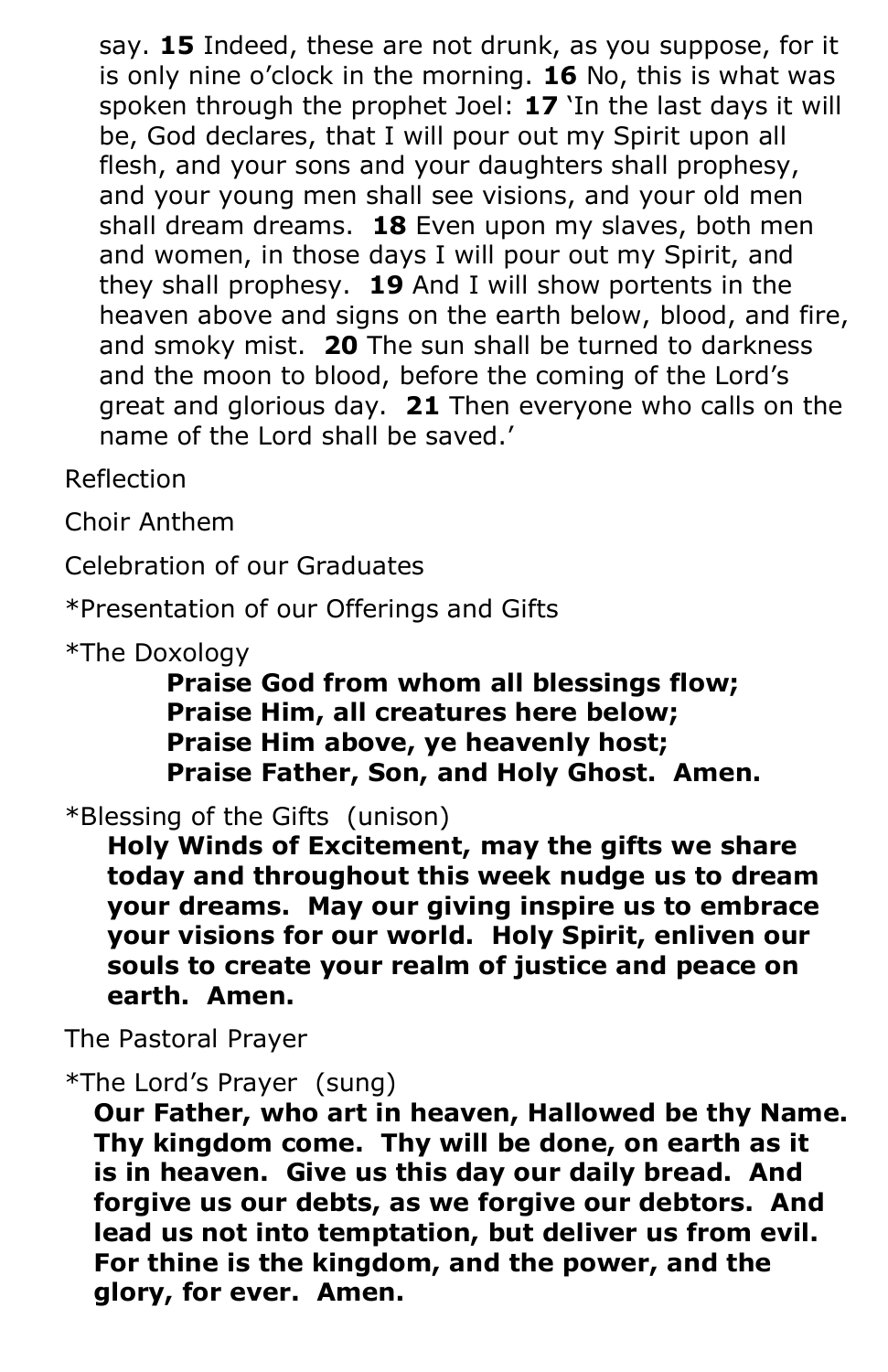Celebration of Holy Communion

 (Pew Communion will be served. Bread or Gluten free wafers, White Grape Juice, Purple wine are in the trays) (Prepackaged communion is available at the entrance if you choose not to receive from the trays passed)

*\**Closing Hymn: "Sweet, Sweet Spirit" p.391

\*Benediction

 In each gust of wind, may we reach out to the God of inspiration. In each flicker of flame, may we follow the Christ of light. For the Spirit of God surrounds us, filling our hearts with dreams, our minds with visions, and our souls with the energy to create the realm of God on earth. Amen.

\*The Sung Benediction

**The Lord Whom we love, Whom we worship and Adore, We will serve throughout this coming week. He it is who binds us together And He it is who sends us apart. To be God's people, be God's people. Amen.**

\*Extinguishing of the Candles \*Postlude

Ask God: Service Prayers for Pentecost Sunday C was written by the Rev. Michelle L. Torigian, Senior Pastor of St. Paul United Church of Christ, Belleville, Illinois.

**≈≈≈≈≈≈≈≈≈≈≈≈≈≈≈≈≈≈≈≈≈≈≈≈≈≈≈≈≈≈≈≈≈≈≈≈≈≈≈≈≈≈≈≈≈≈≈**

 **TODAY'S ALTAR FLOWERS** are from MaryAnn and Henry Heil in honor of the Wedding Anniversary of their daughter, Marianne and Shawn Alliston.

 **TODAY'S CHANCEL FLOWERS** are in memory of Albert Steiner from Blanche Steiner and Family.

 **TODAY'S BULLETINS** are in memory of Francis and his parents, Dorothy and Henry Hartman from BettyLou and Family. **TODAY'S LITURGIST** is Ruthann Mutchler.

**TODAY'S GREETER** is Kathy Latshaw.

 RESTROOMS ARE AVAILABLE on the main floor of the Church and downstairs.

 We have Bulletin Magnifier Sheets if needed. They can be found on the sound system.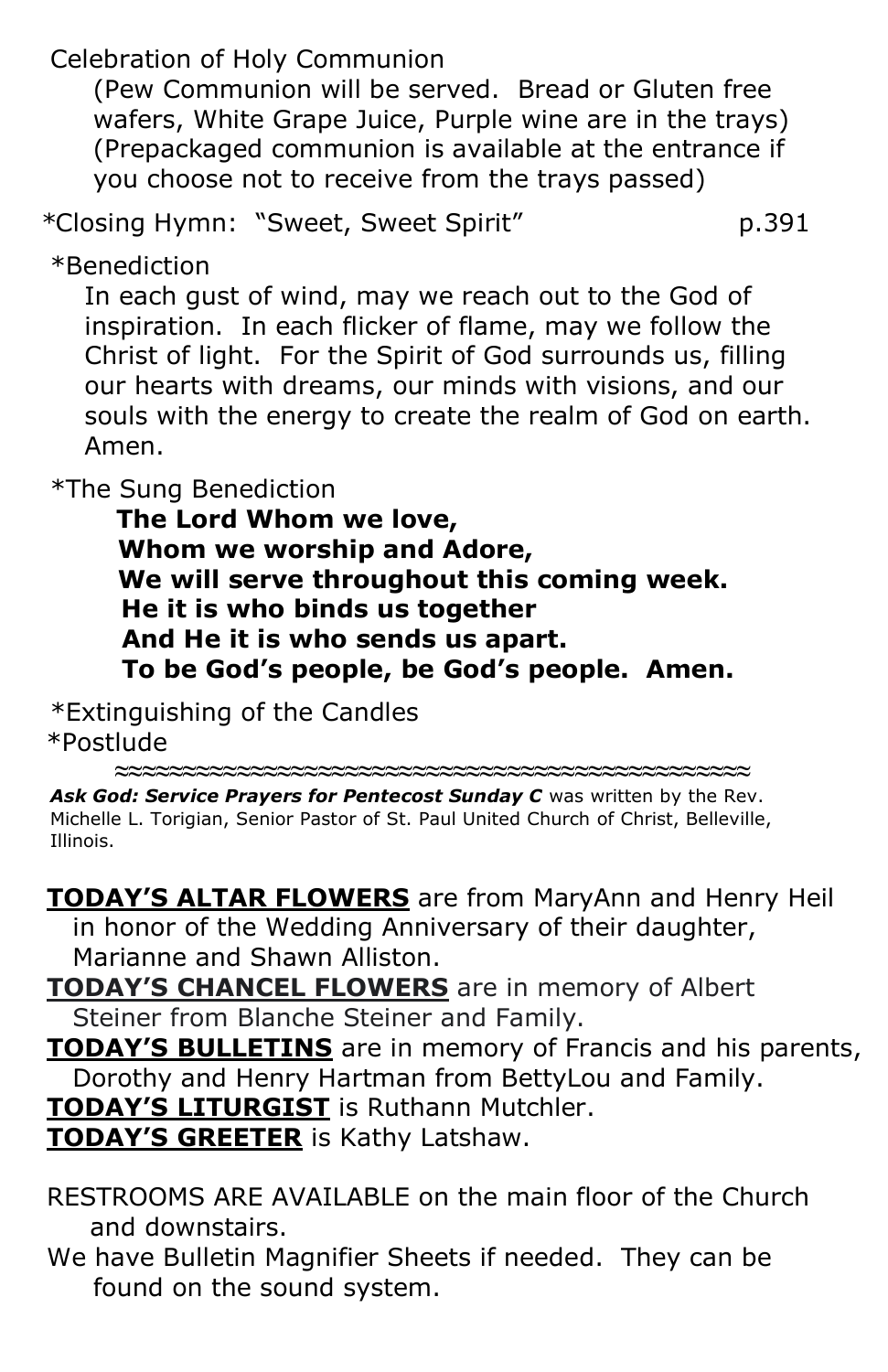**Mask Wearing** - Consistory has agreed that individuals can make their own decision as to the wearing of masks during church services. If you find yourself testing positive for COVID, **please contact the church office** so we can alert others who may have been in contact with you during time spent at church. Thank you.

We are asking our members and friends to not park their car by the garage/cemetery, in the side parking lot, this area is for our tenants use only. Thank you.



**New Members** will be joining our church next Sunday, June 12. The second class will be at 9 a.m. next Sunday. Anyone is welcome to sit in on the class to review your knowledge of our church.

Each week after worship someone needs to remove the **Altar Flowers** from the altar. Would you be willing to do this for us on a Sunday every now and then to help in this ministry? Thanks in advance for your help in BEING THE CHURCH.

Wednesday, June 8th, at 6:30 p.m. is our last **GriefShare**  session. A new round of GriefShare gatherings is being planned for the fall. The start date for the 13 week series will be sometime late August. Please let Pastor Lori know if you are interested or know someone who will benefit from this series so we can communicate with all directly. Call or text: 610-393-3522.

**Lunch Bunch** will be held on Friday, June 24, 2022. Meet at 12 noon at The New Pennsburg Diner, 321 Pottstown Avenue, Pennsburg. Please let Linda or Mark Weaver know if you can make it by Monday, June 20<sup>th</sup>.

**Celebration at Dillingersville!** Join us for the Annual Dillingersville Worship Celebration combined Worship Service with the UCCs, the Lutherans, and the Mennonites. Sunday,



**June 26, 2022 at 10:30 a.m**. at the School House under the big tent. There will be a community choir to help lead worship that day, if you are interested in singing on the joint choir please let us know. After Worship lunch will be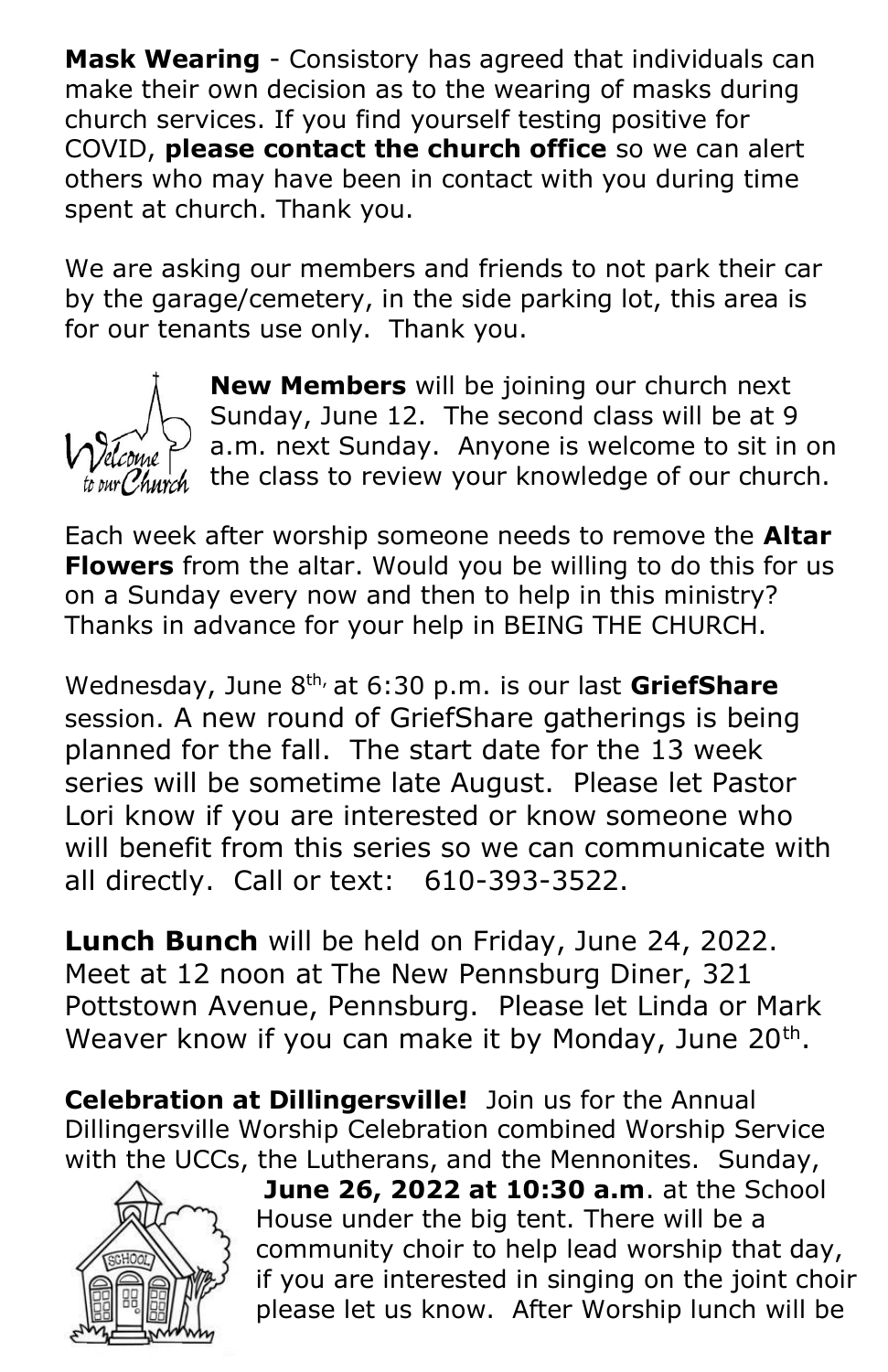served for a donation. There will be a bake sale too. At 12:30 p.m. there will be a fun presentation by Mr. Donald Heminitz, portraying an early 1770s traveling Schoolmaster who will stop to visit. Bring your own lawn chair if you wish. Come and join us as we worship with our neighbors. Dillingersville School is located at **7226 School House Lane, Zionsville.** Flyers are hanging on bulletin boards around the church.

**Calling All Bakers!!! The Bake Sale is BACK!!!** There will be a bake sale as part of the events at the 76<sup>th</sup> Annual Pilgrimage to the Dillingersville Schoolhouse on June 26<sup>th</sup>.



If you love to bake, please consider donating one of your delicious desserts to support this beautiful and historical schoolhouse. Bring your dessert(s) to the schoolhouse with you that morning. Please keep in mind that there is no refrigeration available, so you may want to consider not using icing on your dessert. For more information, please contact Teresa Marks at 610-509-1488 (cell number). Thank you!

**Mark your calendars!** We are excited to have as worship leader and preacher on Sunday, July 24 at 9:30 a.m. Worship, The Rev. Denise Dorman Fry. Bring your family and friends to give her a warm OZ Welcome!

#### **Week of June 5-11, 2022:**

Pastor Lori will have office hours on Wednesday from 10am-3pm. Other times by appointment Church Secretary: Brenda Seitz, hours Mon-Thurs 10am-3pm (please call before coming) Sexton: Richard Shoemaker (with Thanks to his wife, Brenda) Boy Scouts – Monday @ 6pm Cub Scouts – Tuesday @ 7pm GriefShare – Wednesday @ 6:30pm Choir – Thursday @ 7:30pm **Next Sunday** – 9:00am Sunday School, last day 9:00am New Member Class 10:15am Worship, New Members join Sunday School children will sing Joyful Noise collection for Lancaster Theological Seminary